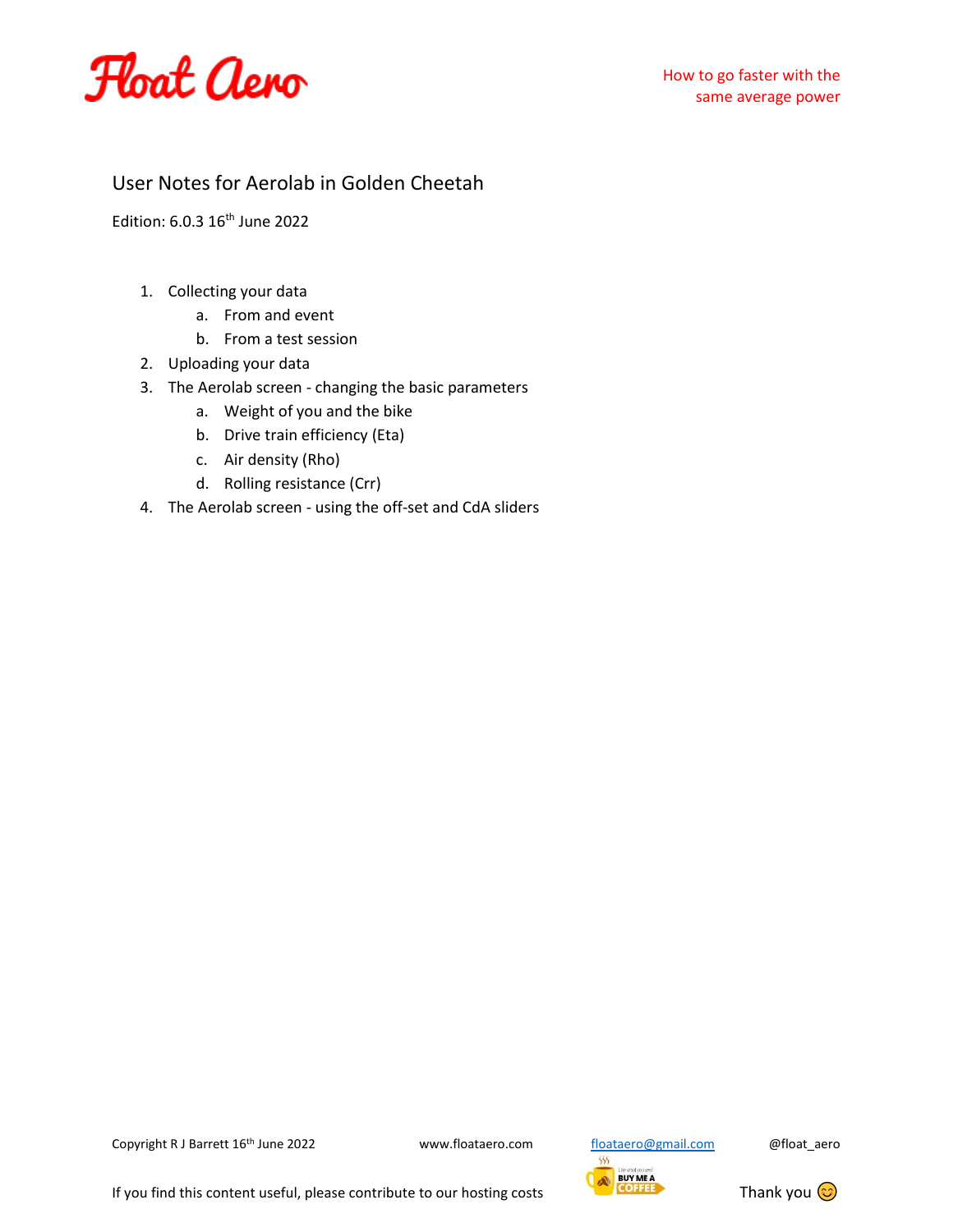

- 1. Collecting your data
	- a. From an event

Most of us record warm up and cool down data and the data for the event itself. I find it useful to record these data as separate files. It doesn't really matter so long as you have a file that records speed and power for the part of the ride that you want to analyse.

b. From a test session

Test sessions can be far more controlled. You can take as long as you like and try as many variations of position as your ingenuity, patience and stamina allow, and as many helmets and wheels as you budget allows (or that you can borrow from friends).

In an ideal world I would choose to test on a velodrome or a traffic free circuit with a consistent surface so that the Crr component due to the surface is pretty much constant. Failing that then an out and back course can be used. It doesn't matter too much if there are minor undulations. What you don't want to do is use the brakes in the sections of the ride file that you will be analysing, so a roundabout at both ends is useful, and if the road slopes up to the roundabouts (like a half pipe) so much the better. Of course, if you need to use the brakes for safety reasons then use them (!) Finding a suitable stretch of traffic free road with a consistent and relatively smooth surface can be challenging.

Traffic and wind play a part. Early morning (seven AM or earlier) is usually the quietest part of the day for wind, but what you can find is that if the sun comes up it can change the temperature and air density quite dramatically, so allowances need to be made. I use the BBC weather web site to check the wind and weather forecast before setting the alarm. I've found that it's better to pick a road with wind against / behind, plus or minus about 15 degrees. Avoid any higher angle cross wind as you're not going to get useful data. On a circuit this means having the wind blowing up and down the straights. As regards traffic, you will know your local roads better than I do. Avoid drafting traffic and other riders.



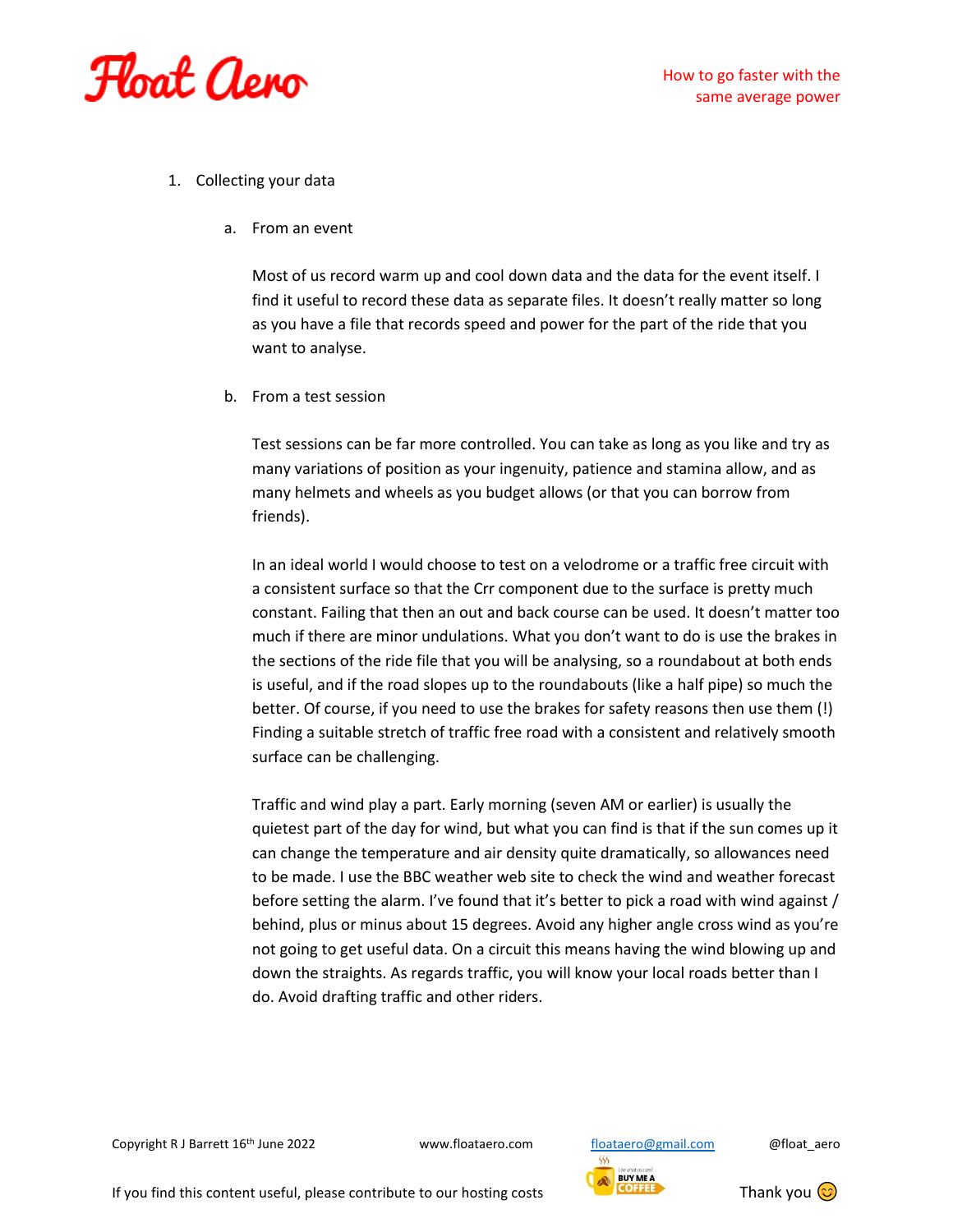

Where to start: start with your current set-up to establish a point of reference. When I was doing tests on a circuit I did a minimum of five laps for test, and kept to a near constant effort, avoiding any power surges or braking. That was about five kilometres of data on my regular circuit, give or take. I moved house in 2021 and I now have easy access to an open-air velodrome. The laps are about 440metres, so I do seven laps and analyses the fastest three minutes of data, or roughly the middle five laps. If you are doing "out and back" then about a kilometre each way with three to five repetitions. You can create a file for each setup or combine all the tests in one file.

Note that Robert Chung (the originator of the virtual elevation method) recommends the use of a dedicated speed sensor rather than relying on GPS for the speed data. If you can get hold of an older style magnetic speed sensor these can be more reliable than the inertia type, particularly if you are using a banked velodrome where the inertia style can record extra "clicks" due to G-forces on the banking.

Conditions change with time. It's useful to have a control or benchmark set-up so that you can do a run with this set-up every 40 to 60 minutes. The CdA for that setup should remain the same when calculated with the correct environmental data. If it starts to vary from previous CdA values, then there is probably a local variation in conditions. If the sun is coming out from behind a cloud and heating up the tyres and the surface (or the roof of the velodrome) this can cause a local variation in air density.

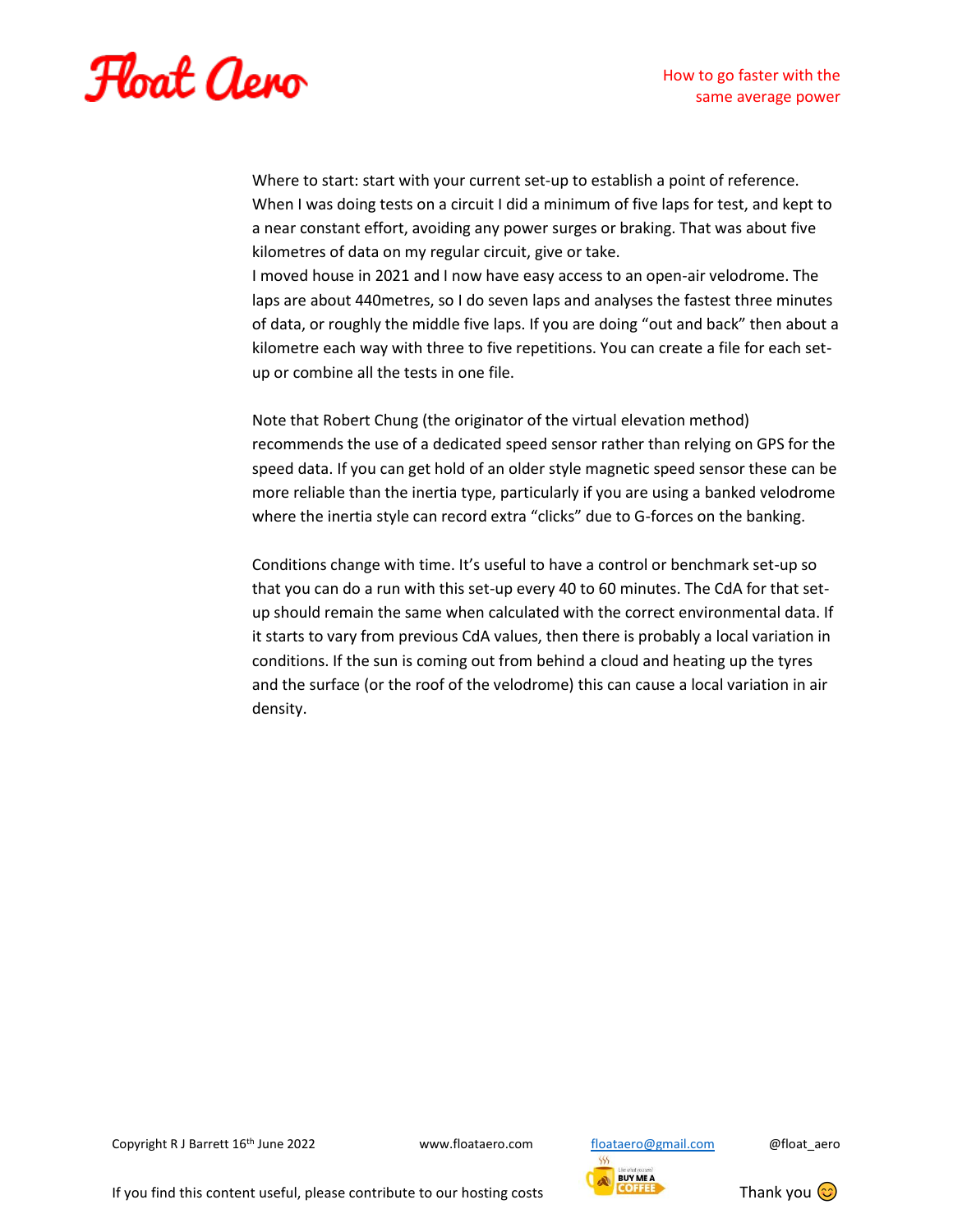

2. Uploading your data

Pretty simple, you just upload the file to Golden Cheetah as normal.

3. The AeroLab Screen - changing the basic parameters



This is the blank screen with no ride data displayed. With ride data you will see a blue line and a green line. Let's ignore those for now, and let's start with the easier parameters:

**Total Mass (kg)** – this is your weight with skin suit, shoes and helmet plus the weight of the bike as it was when collecting the file data.

**Eta** – this is Drive Train Efficiency (Efficiency train assembly ??)

For a PowerTap hub power meter leave as "1", for a crank-based power meter change to 0.97. However, we are only really interested in relative CdA values e.g. is the CdA for position A better than for position B so it's a moot variable.

**Rho** – air density

There is a tool for calculating air density in Golden Cheetah (under the Tools tab, Air Density (RhO) Estimator). It takes Temperature, Air pressure and "Dewpoint" as its arguments. You can get values for these for the time of the test data from:

<https://www.wunderground.com/history/airport/>

Copyright R J Barrett 16<sup>th</sup> June 2022 www.floataero.com [floataero@gmail.com](mailto:floataero@gmail.com) @float\_aero



If you find this content useful, please contribute to our hosting costs Thank you  $\bigcirc$ 

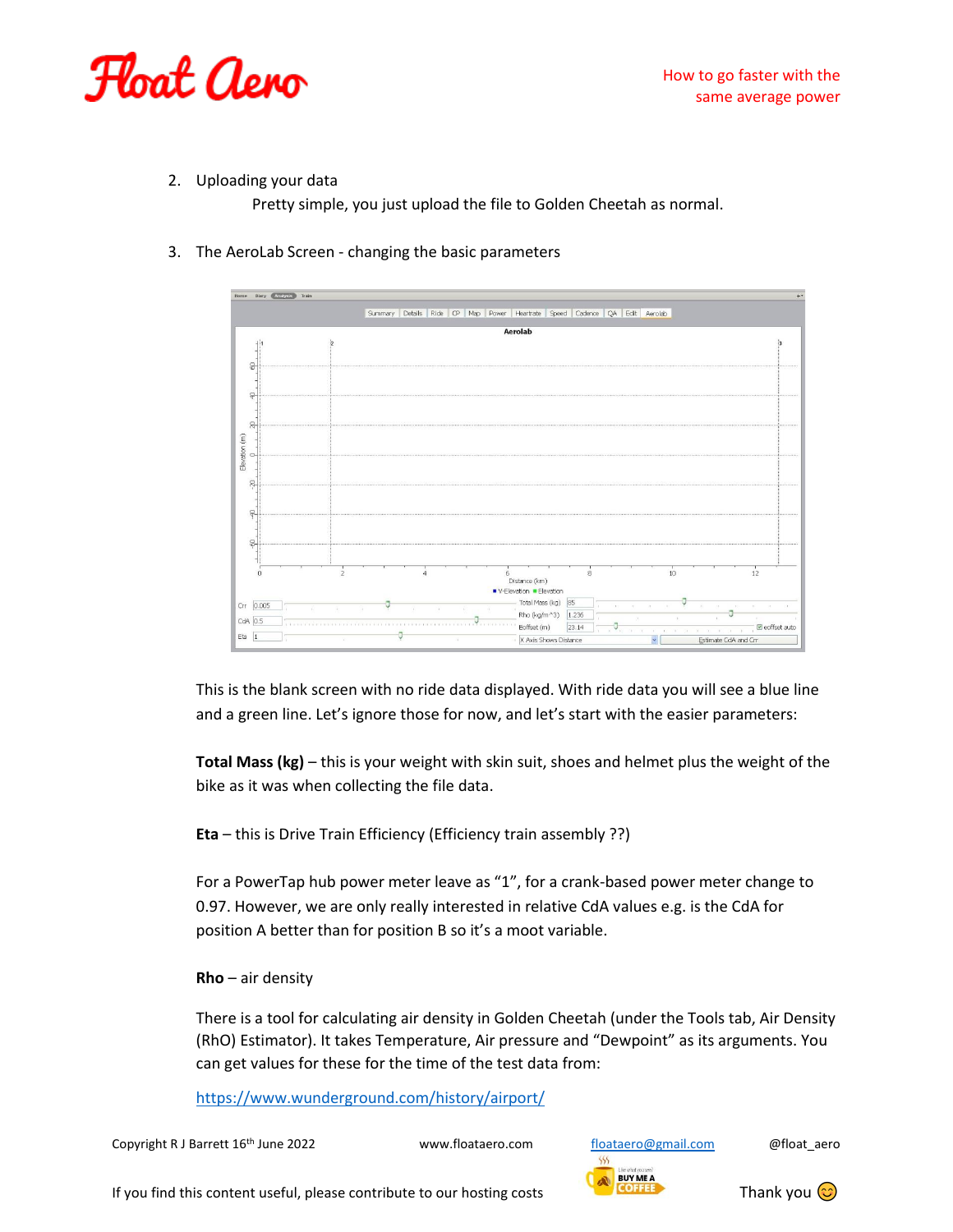

You need to correct the air pressure to the altitude of the test venue as pressures recorded on wunderground are "corrected" for sea level.

<http://www.csgnetwork.com/barcorrecthcalc.html>

## **Crr** – coefficient of rolling resistance

Estimating Crr can get complicated, particularly if you are changing wheels, tyres and tubes. I usually start with a value of 0.004 for a Tarmac road of reasonable quality, around 0.003 for a really smooth DC, and 0.002 for a velodrome with a polished wooden surface. A test circuit with a consistent surface is ideal. Velodromes or dedicated cycle circuits usually have a consistent surface. The Minet Park Cycle Circuit at Hayes has a particularly grippy surface, ideal for taking skin off if you crash in a crit., so I start at 0.005 for that.

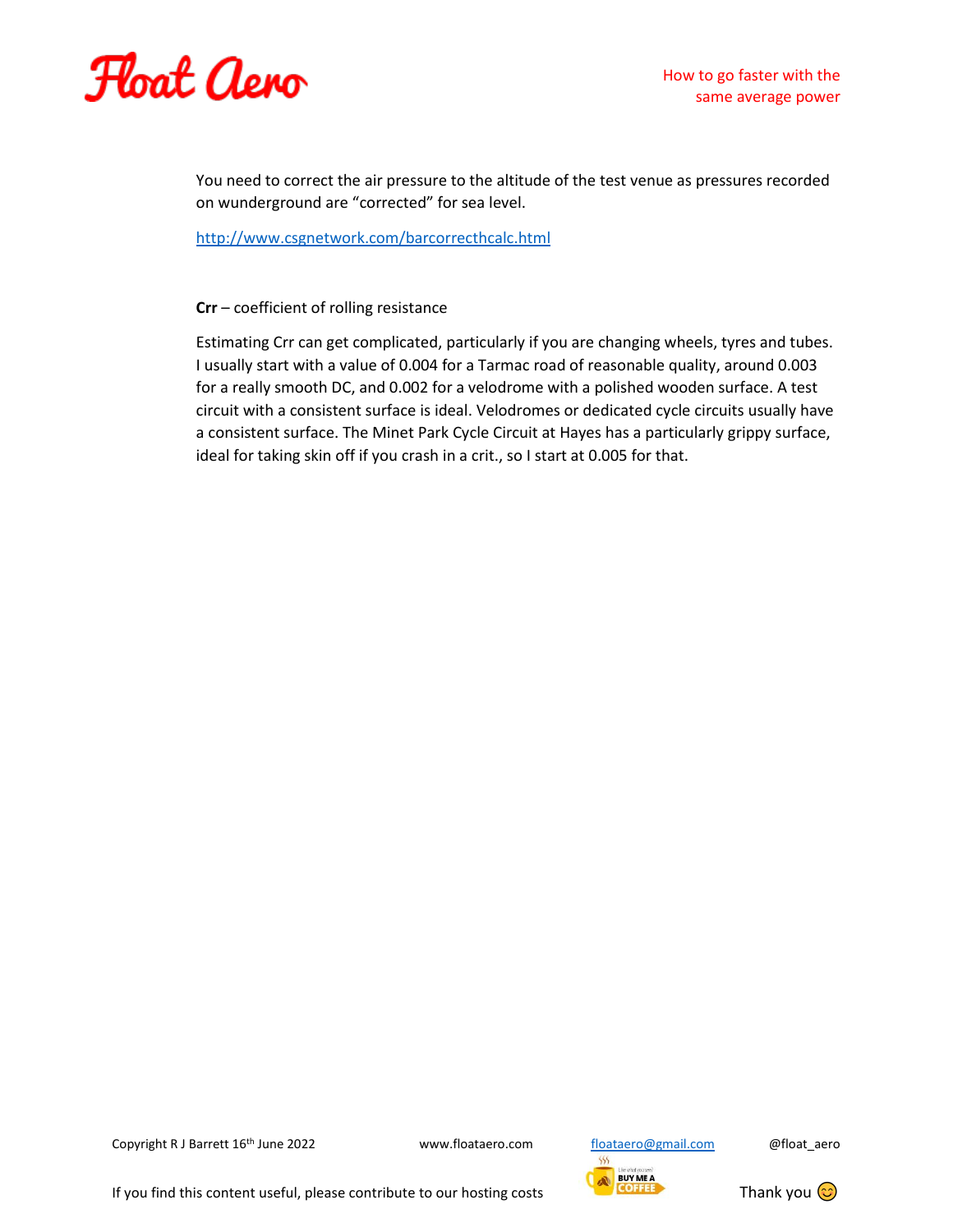

4. The Aerolab screen - using the off-set and CdA sliders

Now we get to the interesting bit. This is the data from a 25 TT on the  $10^{th}$  April 2016. The prevailing wind was up and down the course, so head and tail, with the head wind against on the easier part of the course for the most part. I was wearing winter kit (it wasn't a warm morning), so the CdA is about 0.0150 higher than my usual summer value with a skin suit.



The Crr has been set as 0.004 as this is a reasonably consistent surface of medium pace. The Rho has been calculated from the environmental data. It was pretty consistent for that day between nine and ten AM. The CdA slider has been moved to get the two points of identical elevation at either end of the graph (course) to fit the blue line to the green line at those points. Start and finish were within a few hundred metres.

The green line is actual elevation as recorded in the file (in this case a Garmin 800). This is of course affected by changes in atmospheric pressure and local variations around the sensor in the Garmin. Garmin Connect can be used to "correct" the elevation data, but in some cases this has been reported to also change the speed / location data (but not in my experience).

There are two schools of thought about what to do with the blue line / green line.

In one method the objective is to match the blue line to the green line as closely as possible. If the start and finish are at the same elevation you can match the two end points, as I have in the example above. This works for most time trial courses.

Copyright R J Barrett 16<sup>th</sup> June 2022 www.floataero.com [floataero@gmail.com](mailto:floataero@gmail.com) @float\_aero

 $555$ **BUY ME A** 

If you find this content useful, please contribute to our hosting costs Thank you  $\bigcirc$ 

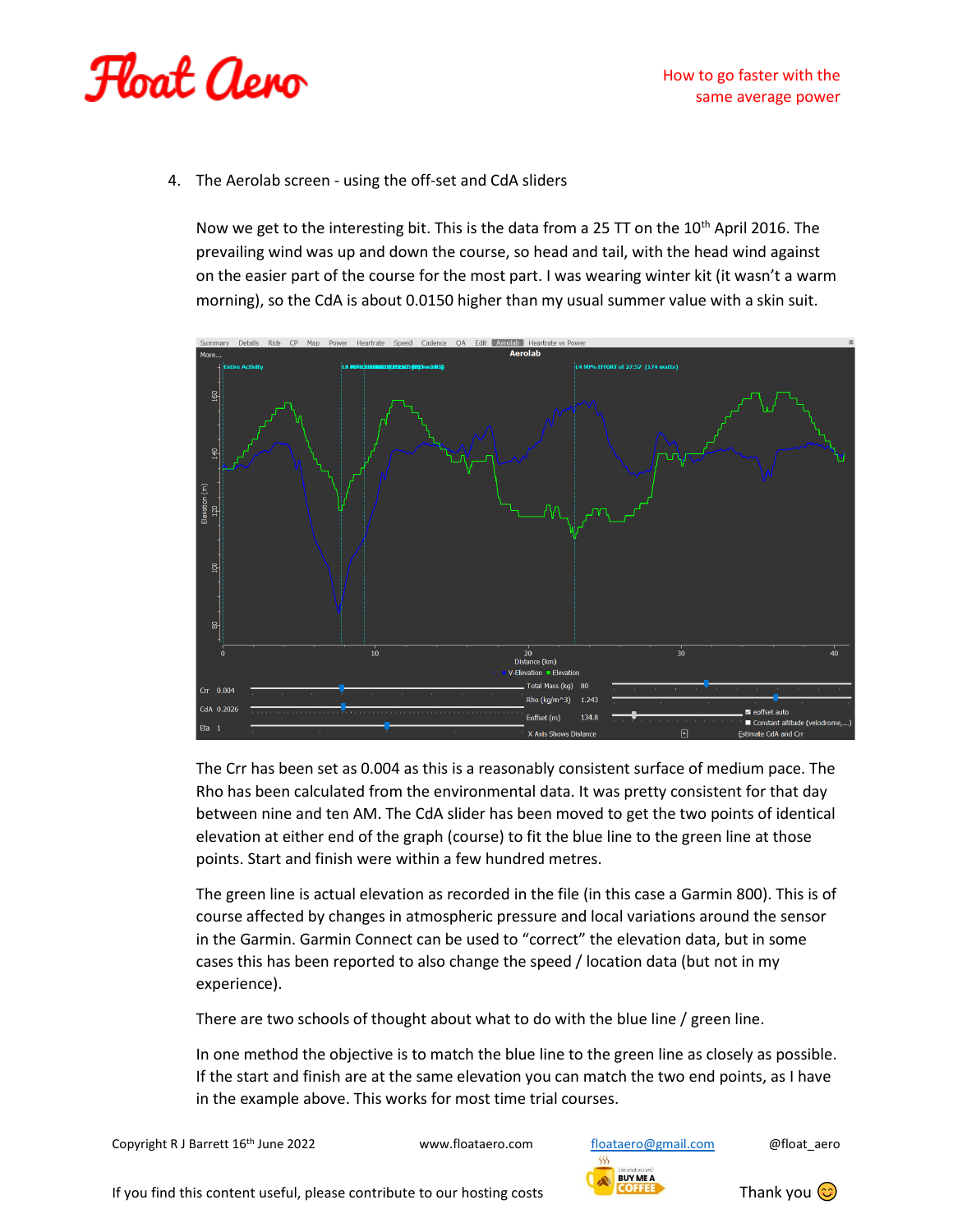

The other method is to tick the box for "Constant altitude (velodrome,...)". This changes the green line into a horizontal trace. Again, the objective is to identify points of identical elevation on the course and match each of those to the "constant altitude" line. This is the method to use when the testing has been on a circuit or velodrome with repeating laps.

In the image above of the full 25TT there are two sections where the constant altitude method is applicable, out and back to the turn roundabout (along the Wendover by-pass) and down and back to the far turn.

Looking at the trace above we'll zoom in on the section that is the out and back on the bypass, slight downhill, with the wind out, and uphill and wind against back. You zoom using left mouse click and drag to the right. You can repeat the zoom on zoomed in sections. You exit zoom (one step at a time) with a right click.



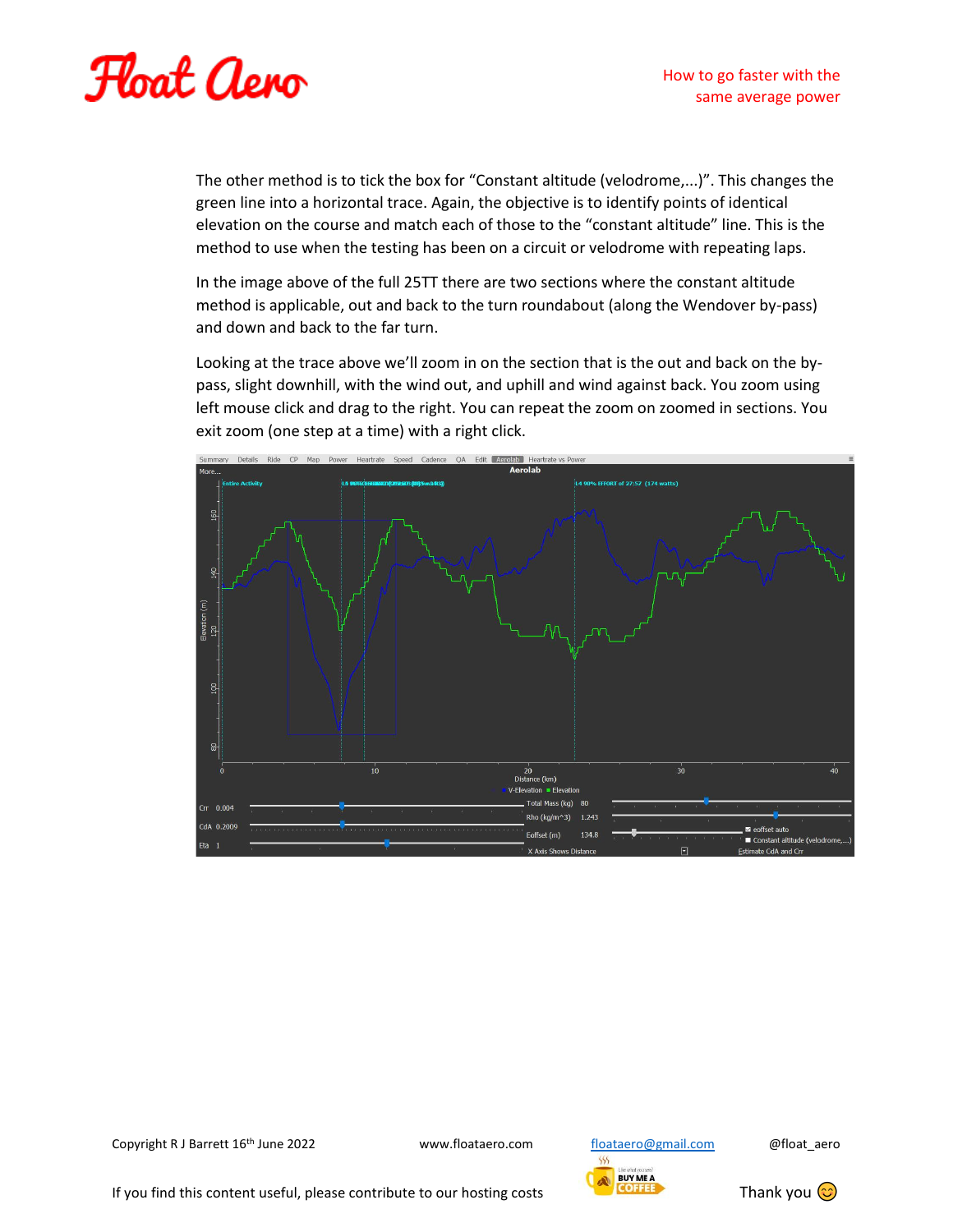



And here is the zoomed selection using the first method:

And here it is using the "constant altitude" flat line method:



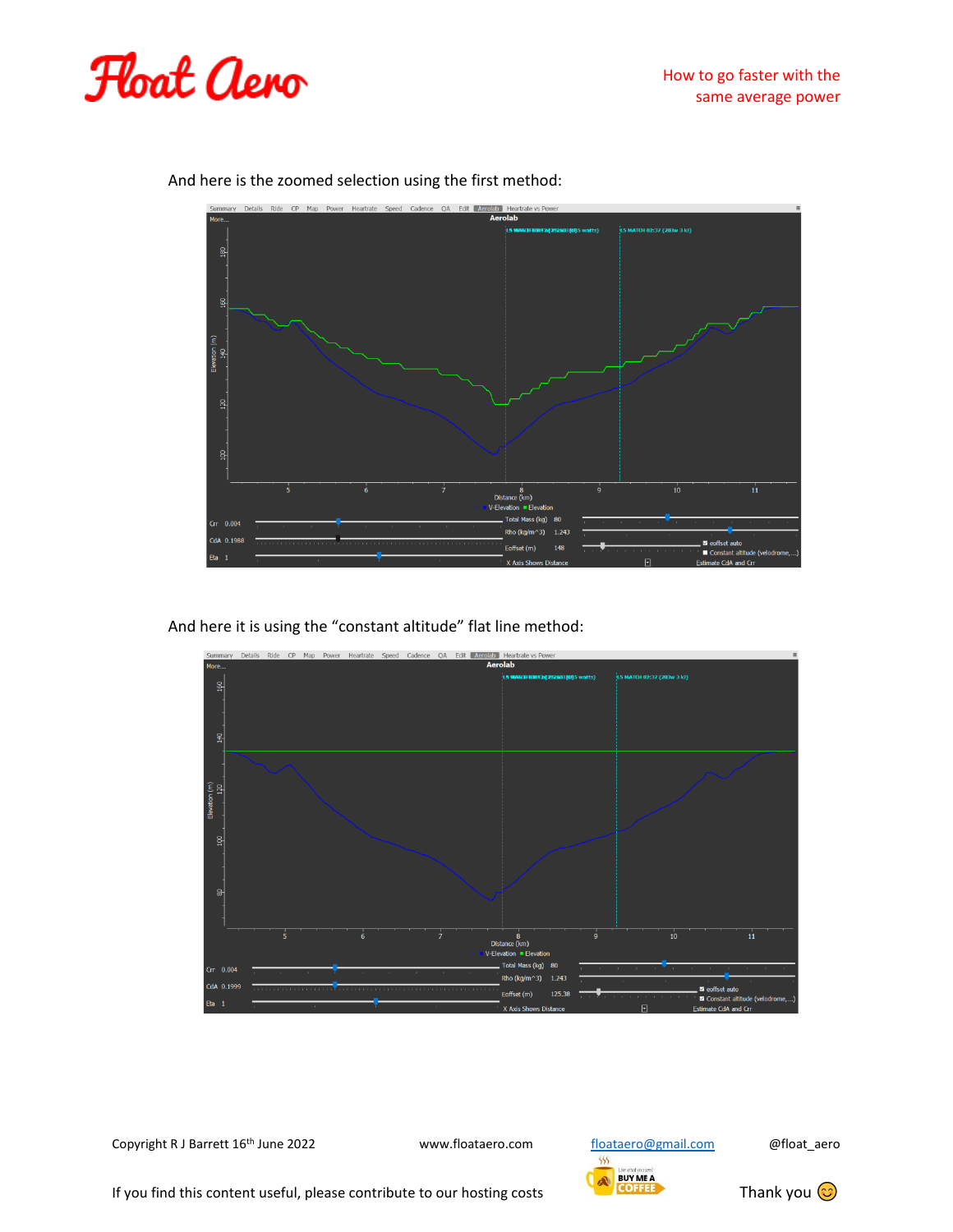



And the same thing for the section down to (and back from) the far end turn:

And here it is using the "constant altitude" flat line method:



The results are between 0.1999 and 0.2006 using the "constant altitude" flat line method, and 0.1988 and 0.2006 for the matching points of the altitude trace method. Given that this was winter kit it correlates well with my testing of this set-up with winter kit at Hillingdon.

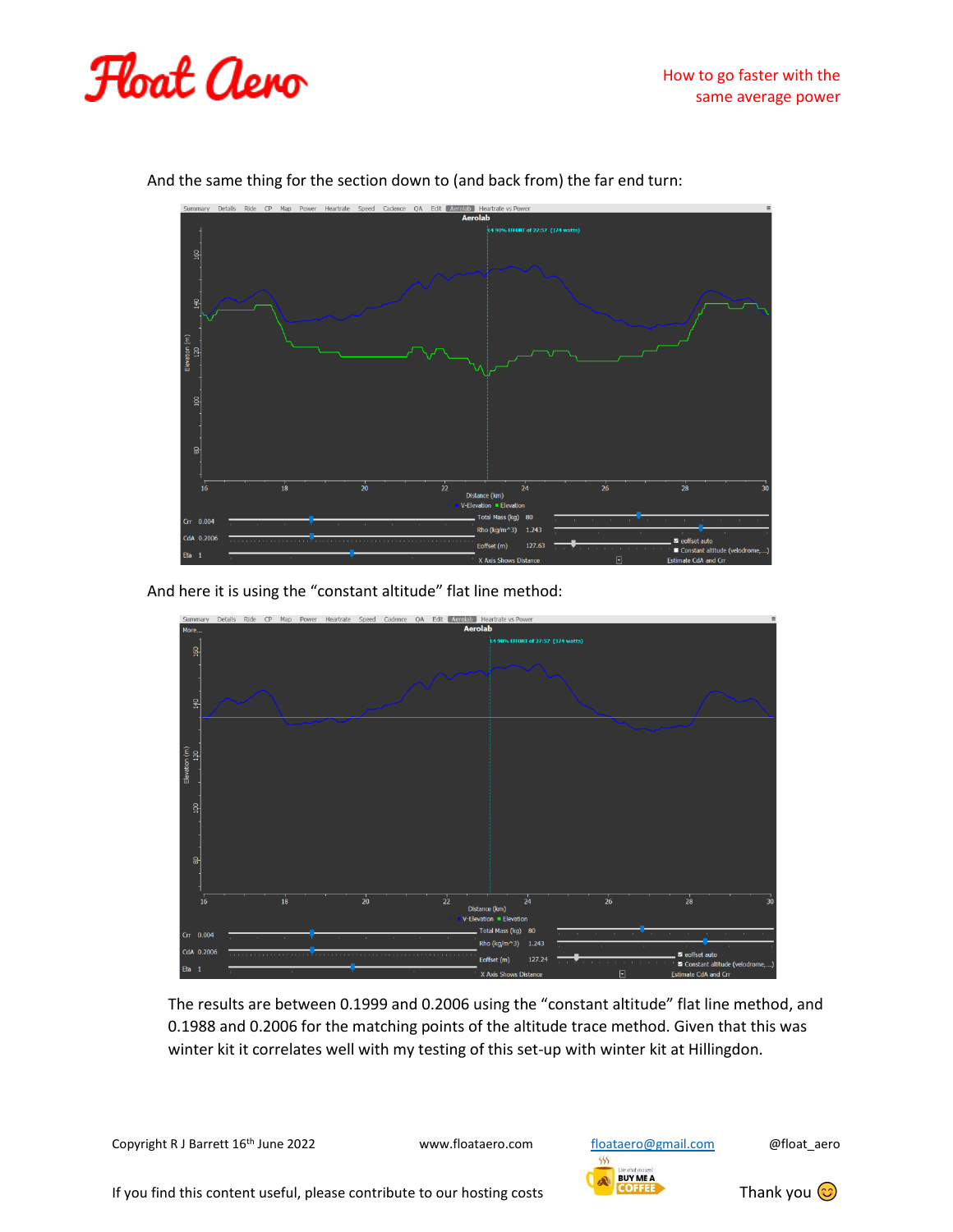

Given that power meters and speed sensors only record to three decimal places we should really be looking at those numbers as 0.200 and 0.201 and 0.199 and 0.201. And with power meter accuracy quoted as one percent we should be quoting 0.200 +/- 0.002.



Identical bike set-up and winter kit tested at Hillingdon, which correlates well with the results from the 25 TT on the H25/4, essentially 0.201.

At Hillingdon you need at least five laps to see the trend and increase the precision. I tend to combine a tempo or sweet spot training session with collecting data. At a Velodrome you don't need such a long period for each test run as there are no altitude variations and if indoors no variations in wind.

At an indoor Velodrome you do have to be wary of temperature variations as the track surface can warm up thus reducing Crr. I have had more consistent results when following a session onto the track rather than being the first user of the day. Also, the air temperature can change rapidly if the sun's radiate heat gets onto the roof. I've also seen effects from the centre of the Velodrome going from unoccupied to be using used for five a side football training. Both have affected the temperature and the air density making my later test runs look like I have reduced CdA when in fact it hasn't changed. This is the reason why regular benchmark tests are so important.